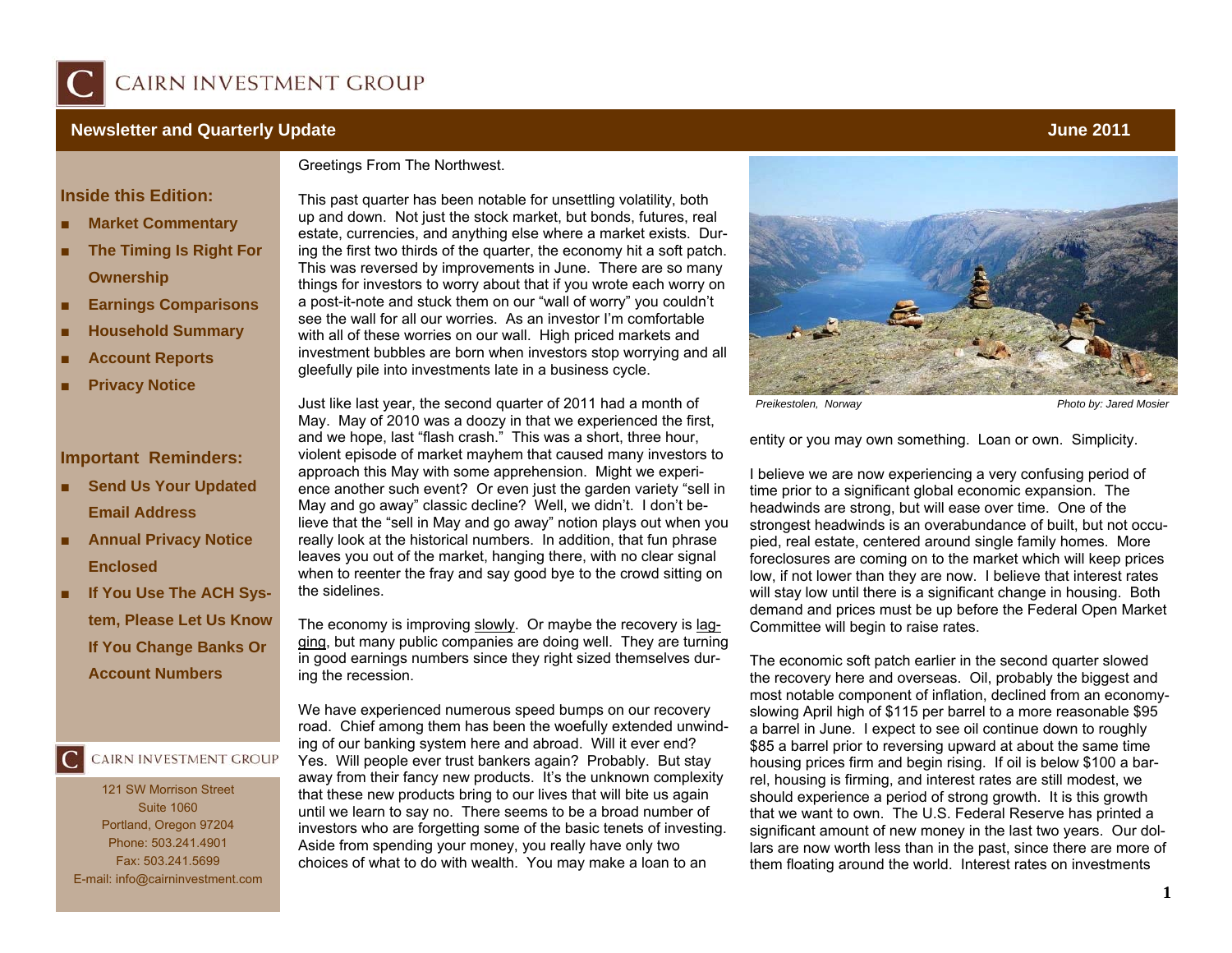

# CAIRN INVESTMENT GROUP

will rise some, but not enough for us to earn more wealth through fixed income. Fixed income, like municipal bonds, will continue to be an important portfolio balancing tool, but wealth is going to be earned through ownership. Ownership of companies that add value to a raw material, a thing, a process or a service. This is a time to own. This is a time for simplicity in ownership, possibly with companies that pay dividends. No credit default swaps, collateralized debt obligations, management incentive awards, collateralized mortgage obligations, or other derivatives allowed.

While Europe continues with its struggles, bailing out some of its EU Partners, and Japan continues to struggle with energy shortages, pollution and business disruption, here in the USA we are continuing a trend that has been fun and profitable to participate in as an investor. The trend is of earnings announcements that continue to surprise analysts. This may be the last quarterly report where we cover this topic since I feel I may be boring our readers. But here it is: For the fourth quarter in a row, a majority of the companies we follow with keen interest reported earnings that exceeded the analysts' expectations. This gets harder to do as time goes on and the analyst probably gets a better handle on the company and how it is progressing. It's also hard for the companies to do, as there is always the ebb and flow of business growth successes. Over the past four quarters our list of followed stocks has grown and shrunk as companies are added to or subtracted from our universe, but I find it fascinating that two years into this recovery 58% of these companies are still beating expectations. Additionally, many of the national brokerages that follow these companies are raising their price targets and outlook on these same stocks. I've listed just a few of the dozens of updated expectations:

> 6/28/2011 Jefferies raised the price target for Dupont to \$64.00 6/28/2011 Key Bank raised the price target for Esterline to \$94.00 6/28/2011 Piper Jaffray raised the price target for Johnson Controls to \$51.00

Earnings growth is the key to earning wealth through ownership. Many of these companies are also paying sizable dividends to shareholders to enjoy while they are owners.

Switching focus to some light housekeeping, here are two notable items.

▪ If you use the ACH Money Movement System, please let us know when you change banks or account numbers. Keeping the information updated will mean smooth transactions. Keep in mind Tim's saying: "Slow is smooth, and smooth is fast."



Can you hear us now?

▪ We are very excited that Kris Hansen has joined us as our Investor Support person. Kris has five years of experience in this role at a national brokerage firm. Please say Hi to her the next time you call or email khansen@cairinvestment.com

Happy Trails,

Jim Parr, Principal Cairn Investment Group